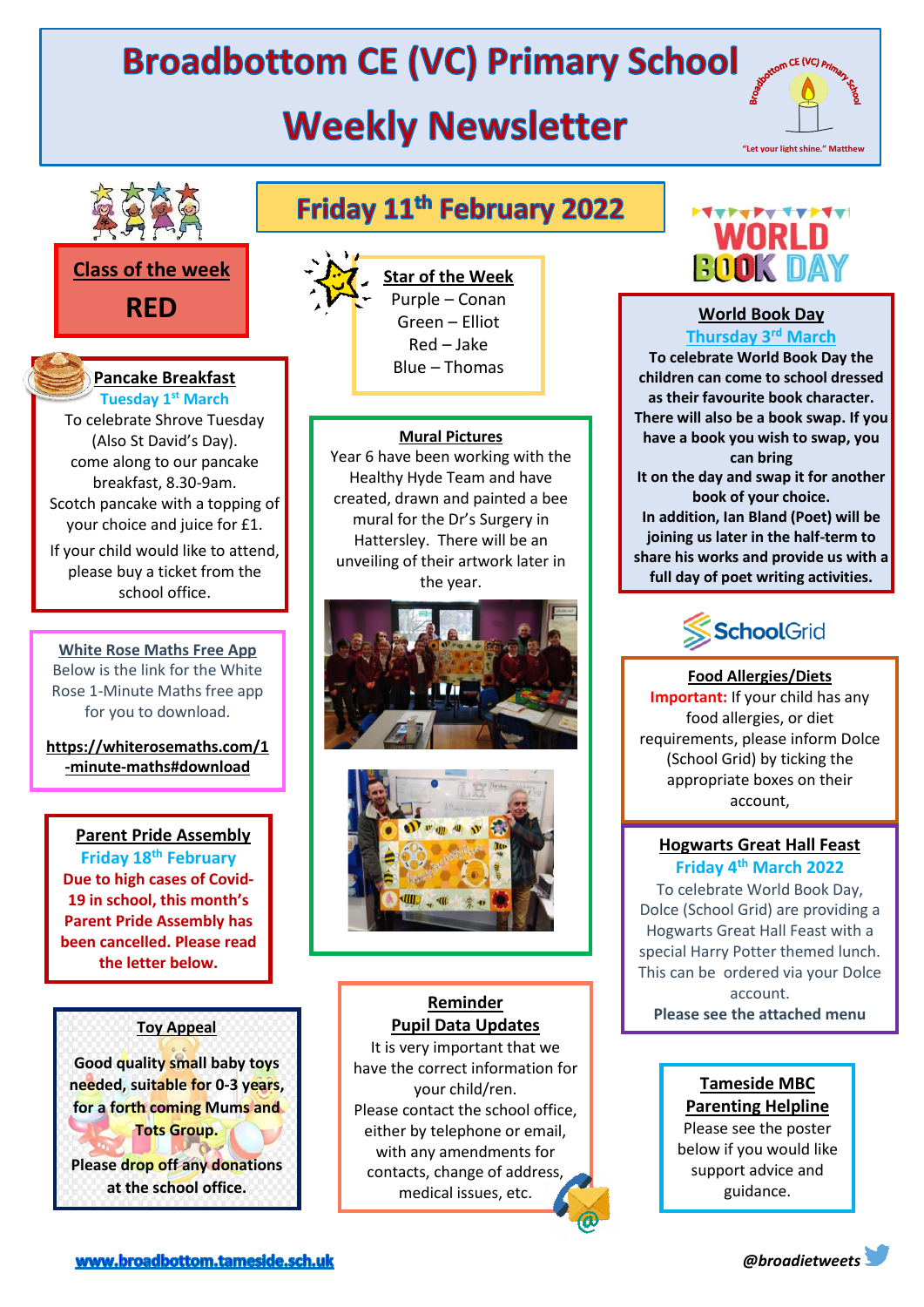

# HOGWARTS<br>GREAT HALL FEAST

## **GRYFFINDOR'S GRUB (MAINS)**

**CHAMBER OF SECRETS FISH BURGER CORNISH PIXIE PIE WITH GRAVY (V) GINNY'S JACKET POTATO WITH A CHOICE OF FILLING (V)** 



## **SIYTHERIN'S SIDES**

**OLLIVANDER'S WAND'S (CHIPS) BELLATRIX'S MAGICAL MIXED VEGETABLES** HE WHO MUST NOT BE NAMED HOME BAKED BREAD

## **DUMBLEDORE'S DESSERTS**

U

POLYJUICE POTION LIME JELLY HAGRID'S HOMEMADE PUDDING WITH **BUTTERBEER SAUCE (STICKY TOFFEE) (V)** 

**FRUIT** 

**YOGURT** 

\*SAUCES ONLY AVAILABLE WHEN SERVED FROM THE COUNTER

## **LET THE FEAST BEGIN**

délce